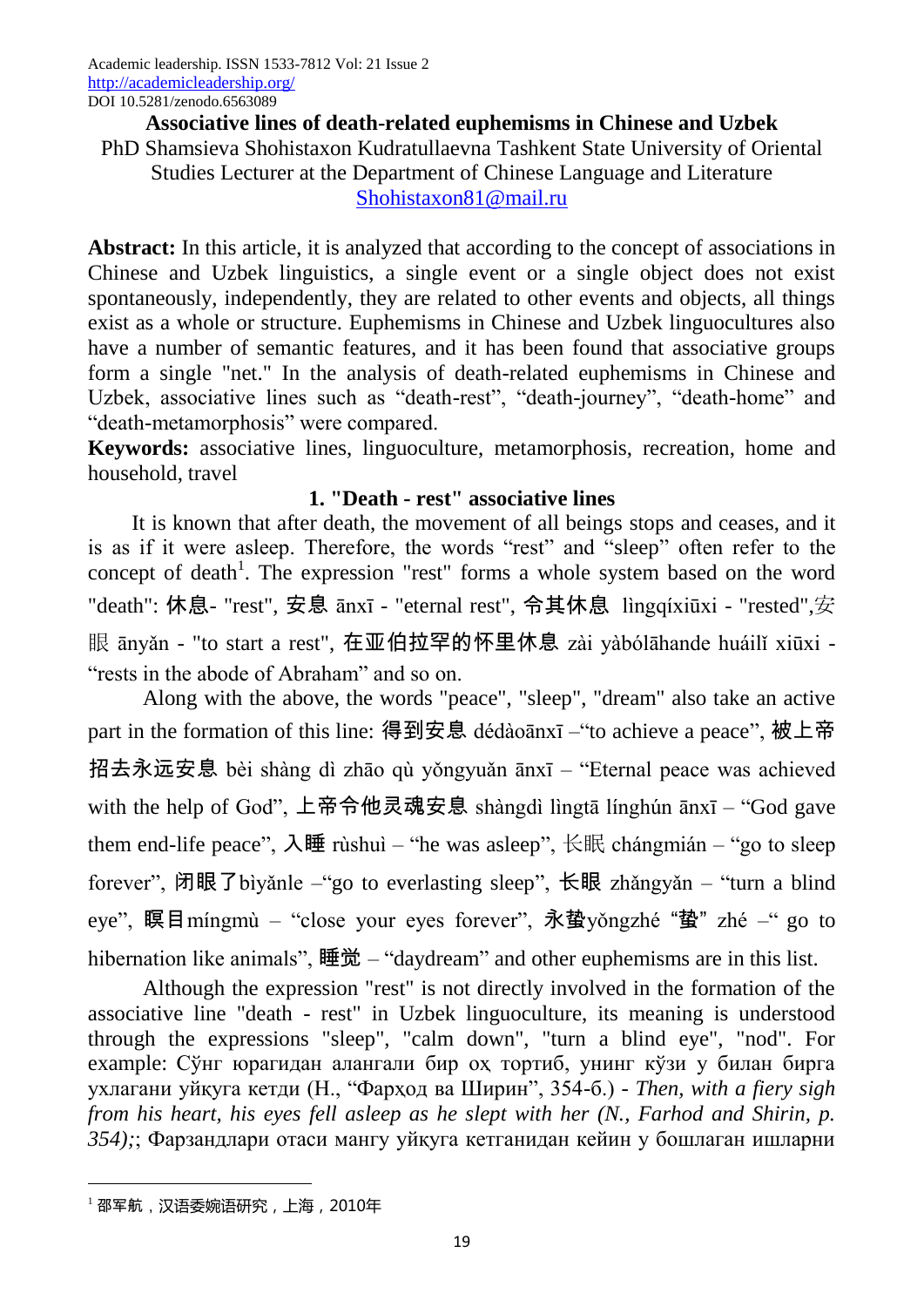давом эттирдилар ("Қобуснома"дан) - *His children continued the work he had begun after his father had fallen asleep forever (from The Nightmare);* Маҳин каравот устида абадий уйқуга кетган эди (М.Коз., "Қўрқинчли Теҳрон", 302-б.) - *Mahin had fallen asleep on the bed forever (M. Koz., "Terrible Tehran", p. 302);*; Гулчеҳранинг онаси 33 ёшида оламдан кўз юмган эди (С.С., "Саратонда қор ёғди". 250-б.) - *Gulchehra's mother died at the age of 33 (S.S., "It Snowed in Cancer," p. 250);* Бегона юртда, боласи дийдоридан йироқда армон билан кўз юмди (С.Аҳмад, "Жимжитлик", 8-б.) *In a foreign land, far from home, the child died with a wish (S.Ahmad, "Silence", p. 8);* Сирожиддин ҳам бир ўтиб, абадийликка бош қўйди ("Сирли олам", 1997, №1, 26-б.) - *Sirojiddin also passed away and set his head on eternity (Mysterious World, 1997, №1, p. 26);* Унсин елкасига маймун минган дақиқада нақадар қўрққан бўлса, ҳозир шу қадар тинчиди (А.Қаҳҳор, "Даҳшат", 8-б.)- *Unsin was as calm as he was when he was riding a monkey on his shoulder (A. Qahhor, "Dahshat", p. 8)*; Онаси ҳам шунга илҳақ бўлиб кўз юмолмаяпти, – деди кампир нафаси титраб, – қачон олдига кирсам: "Тўй қачон, кўзим очиқлигида қизимнинг тўйини кўриб қолай", дейди (А.Қаҳҳор, "Ўтмишдан эртаклар". 3-т.,206-б) - *Her mother does not turn a blind eye to it, 'said the old woman, her breath trembling.' When I come to her, she says, 'When is the wedding? ).*

In addition to the above, associations such as "resting place", which means "grave, grave", also serve to complement the system of "death - rest": Оромгоҳ. *Ҳар йили чечаклар кўз очиб, жилғалар қирғоққа бош урган паллада мангу оромгоҳни ҳам қизғалдоқлар бағрига олади* ("Саодат", 1997, №6, 31-б.); *Нур билан чўлғансин сиз ётган маскан* (А.О., "Ёднома", 43-б.); *У энди индамаслар оламида ўз маконига эга бўлди* ("Саодат", 1998, №3, 21-б.). *– Camp. Every year, when the flowers open their eyes and the streams head to the shore, the tulips take an eternal rest (Saodat, 1997, №6, p. 31); Let the light shine on the place where you lie (A.O., Memoirs, p. 43); He now has a place in the world of the silent (Saodat, 1998, №3, p. 21).*

## **2. "Death is a journey" associative lines**

In the associative group "Death - Journey" the words *travel* in Chinese and *trip* in Uzbek are preferred: 单程旅行 dān chéng lǚ xíng – "he started the travel alone"; 购买单程车票 gòumǎi dān chéng chē piào – "bought a travel ticket alone", 驾鹤 西 游 – "to sit on a crane and travel to the West"; 远行 – "a long journey". Uzbek samples: *Рисолат хола уч ой ажал билан курашиб, ахири бўлмагач, ... сафар қилди* ("Саодат", 1996, №3, 8-б.); *Билса нега умри бўйи амал қилмади-ю, сўнгги сафар олдидан сўнгги фармойишини берди* (С.С., "Саратонда қор ёғди", 248-б.); *Ҳа, сўнгсиз сафарга кетдингиз, дўстим* (А.О., "Ёднома", 215-б.); *Момо саксондан ошиб, келмас сафарга кетган.*..("Саодат", 1992, №6, 20-б.). [Aunt Risalat struggled with death for three months, and when it was not over, she traveled ... (Saodat, 1996, №3, p. 8); He knows why he did not obey for the rest of his life, and gave his last order before his last journey (S.S., "It Snowed in Cancer," p.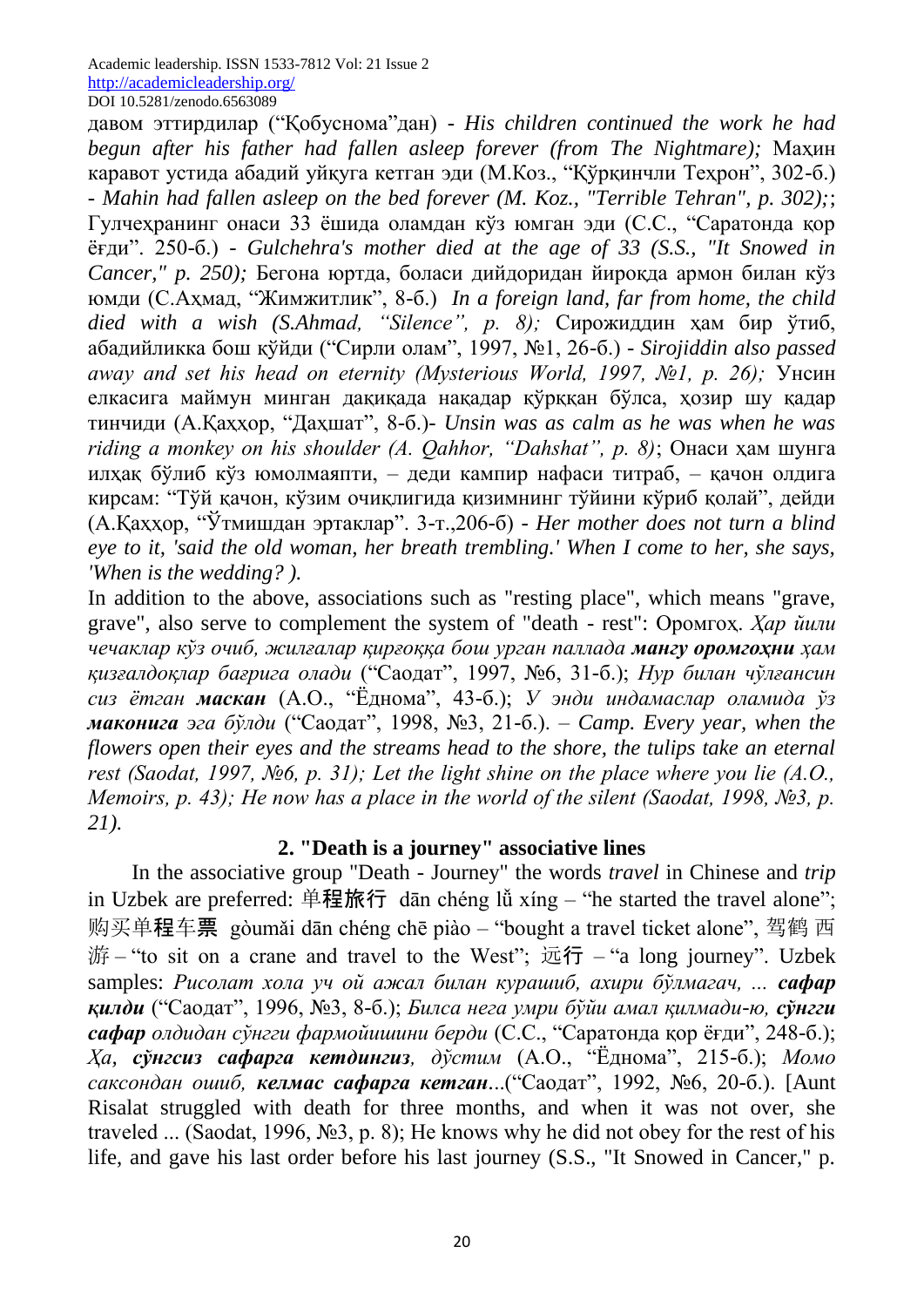248); Yes, you went on a journey without end, my friend (A.O., Memoirs, p. 215); Momo is over eighty and has gone on a journey ... (Saodat, 1992, №6, p. 20)]

In the formation of euphemisms in the associative series "Death - Journey", in particular, the verb "to go" is distinguished by its activity. Including,  $7$ -"to go",  $\pm$ 世qùshì – "gone from life", 已经走了 yǐjīngzǒule – "have already gone", 谢世 – "to go for a better life", 归天– "to go to grandfathers", 归山 道– "to go to clouds". In Uzbek: *Онам... кетгандан сўнг кўнглимиз ҳам, ошхонамиз ҳам ҳувиллаб қолди* (С.С., "Саратонда қор ёғди", 6-б.); *Фарзандлари отамиз бу дунё ташвишларидан чарчаб, нариги дунёга кетиб қолдилар, деб ўзларини овитардилар* ("Гулистон", 1997, №2, 38-б.). [After my mother ... left, both our hearts and our kitchens were deserted (S.S., "It Snowed in Cancer," p. 6); His children thought that their father was tired of the worries of this world and had gone to the afterlife (Gulistan, 1997,  $\mathcal{N}$ <sup>2</sup>, p. 38).]

At the same time, the verbs "to go", "to return", "to farewell", "to leave" are also active in the euphemisms associated with the journey of death:  $\mathbb{H}$   $\overline{\mathcal{F}}$  – "return to the sky", 送别 sòngbié – "to farewell". *Тунов куни азиз кишимни ҳам кузатдик* ("Саодат", 1997, №6, 18-б.). We also said farewells to my dear on the day before yesterday (Saodat, 1997, №6, p. 18).

Euphemisms with the verb "goodbye" are also common in this group: 谢 宾 客 – "say farewells to this world"; 诀别juébié – "say farewells to this world". 告 别人世gàobiérénshì – "say farewells to this world". *Икки кун бурун Салим бобо билан хайрлашдик* (сўзлашувдан). Two days ago we said goodbye to Salim bobo (from conversation).

Horses, chariots, caravans and vehicles take an active part in the formation of euphemisms in the "Death-Journey" system: 跳上货运列车tiào shàng huò yùn liè chē – "got in the car", 购买单程车票 gòu mǎi dān chéng *chē piào* – "took a ticket to the car", 最后的航程zuì hòu de háng chéng – "last race" 秦命航程 qín mìng háng chéng – "life race". *Ғулом бобо 98 баҳорни қарши олганда, умр карвони ҳам манзилга етди* ("Гулистон", 1992, №6, 28-б.); *Тунов куни унинг умр карвони сафарга отланган эди* ("Тажҳизил амвот", 44-б.); Каллаи ҳандалагини аробага ортмоқ. *Фалокат деҳқони каллаи ҳандалакларини ҳалокат аробасига ортти* ("Темурнома", 278-б.); Тўрт оёқли чўбин отга минмоқ. *Тўрт оёқли чўбин от, бир кун сенга етаро* (Яссавий). [When Ghulam Bobo welcomed the spring of 98, the caravan of life was also sent to the destination (Gulistan, 1992, №6, p. 28); On the day of the show, the caravan of his life had set out on a journey (Tajhizil Amwat, p. 44); Putting the Kallai handcuffs on the cart. The catastrophic farmer loaded his skulls into a cart of destruction (Temurnoma, p. 278); Riding a four-legged wooden horse. A four-legged wooden horse, one day you etaro (Yassavi).]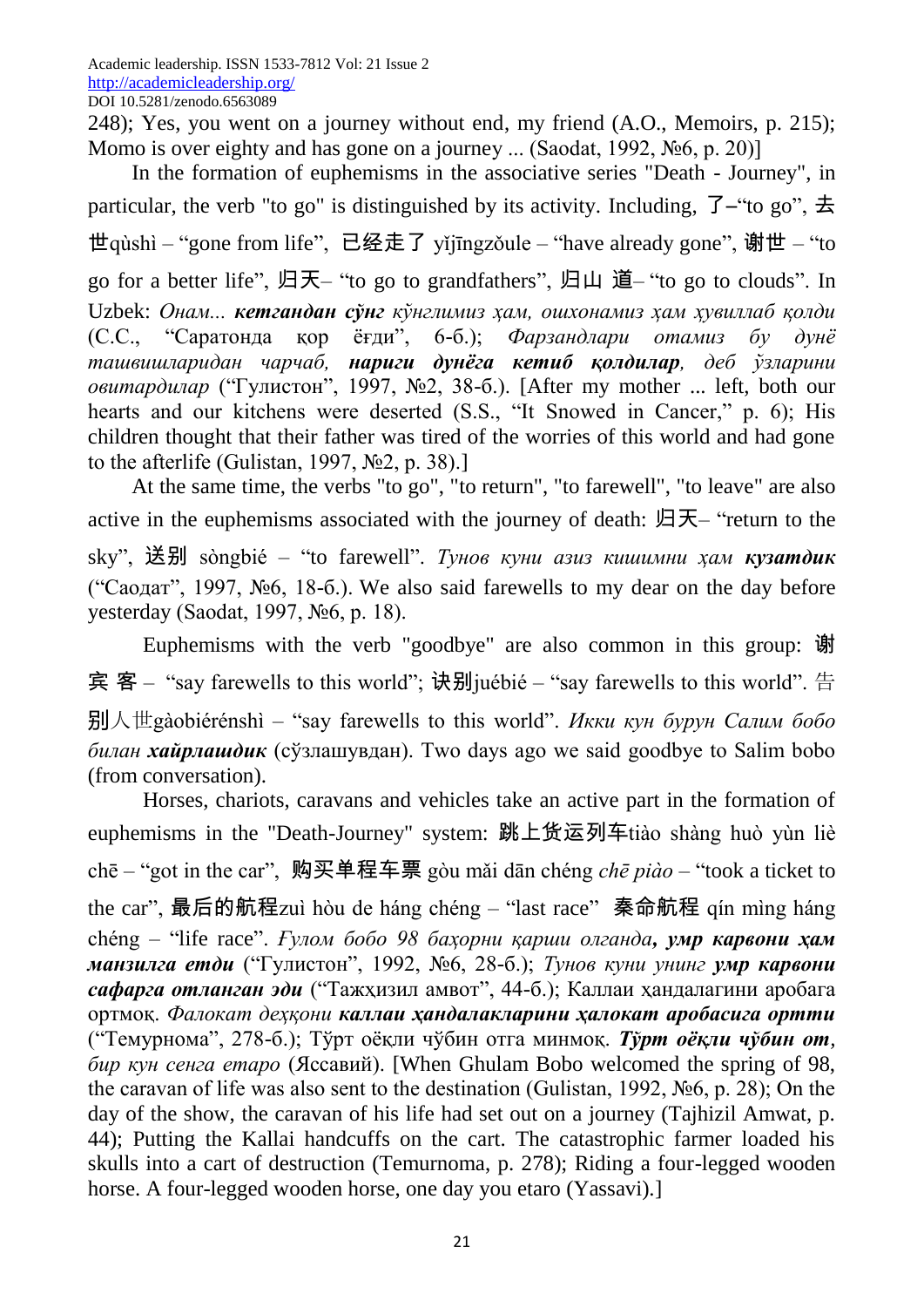### **3. "Death - Housing" associative series**

In Uzbek linguistics, the words grave, grave, grave are used to mean house, place, place, place, abode, rest, etc. generates associations. The association of "house" creates euphemisms such as house, house without windows, house of the hereafter, going to the house of the hereafter, the last house, observing the Chinese house: *Энди тинч ёт уйингда дўстим* (Ҳ.Олимжон, "Танланган асарлар", 413-б.); *Ҳаммамиз ҳам бир куни кетамиз, ўша деразаси йўқ уйга* ("Саодат", 1998, №3, 21-б.); *Эртами, кечми, баримиз ҳам охират уйига боргач*, ... ("Гулистон", 1997, №5, 18-б.); *Барча ҳам охират уйига боради* ("Ҳидоят сари"дан); *Уни сўнгги уйга кузатгали кўп одам йиғилди* (Э.Турон, "Бу тоғлар улуғ тоғлар" 81-б.); *Тумонот ул зоти покни чин уйига кузатдилар* ("О., "Навоий", 276-б.). [Now my friend in a quiet foreign house (H. Olimjon, "Selected Works", p. 413); We will all go one day to that windowless house (Saodat, 1998, №3, p. 21); Sooner or later, when we all go to the house of the hereafter ... ("Gulistan", 1997, №5, p. 18); All will go to the abode of the Hereafter (from Hidayat Sari); Many people gathered to accompany him to the last house (E. Turan, "These Mountains are Great Mountains" p. 81); Tumonat followed him to the pure house (O., Navoi, p. 276).]

Along with the above, the association of "place" is also distinguished by its activity in the formation of euphemisms: destination, place of bed // bed, place of truth, place of all, place. *Мангу ёруғ бўлсин борар жойингиз* (А.О. "Ёднома", 23 б.); *Ҳар ким ёлғон гапирса ётар жойи ёлғиз, жиян* (А.Қодирий); *Сизга етти ярим сўлкавой келибди, деди. ... Етти ярим сўлкавойни жой ростонда оласан деб жўнаб кетдим* (А.Қодирий); *–Кетибди? –Қаёққа?! ... –Ҳамма борадиган жойга-д***а.**.. (Сўзлашувдан); *Уч-тўрт кун ўтгач, онамни жойига қўйдик*. (Т.Содиқова "Аёлга қасида", 133-б.). [May your eternal light be your destination (A.O. Memoirs, p. 23); If anyone lies, the place to sleep is alone, nephew (A.Qodiriy); Seven and a half leftists came to you, he said. ... I left to get seven and a half leftists (A.Qodiriy); "She's gone?" "Where to?" ... - Wherever everyone goes ... (From the conversation); Three or four days later, we put my mother back in place. (T. Sodikova, "In a poem to a woman", p. 133).]

In Chinese, the meaning of "grave" is 美好归宿 - "house of the hereafter",阴间 "dark room" euphemisms. For example, 阴间派来的人只收到一吊钱, 你为什么胡  $\mathcal{H}$ ? - "I was told by a representative from another world that they had only taken a handful of money," he said. Why are you lying? " - replied to Huang Sheng with illtreatment (J. Ziyamuhamedov, "The Magic Monk", p. 149).

## **4. "Death - metamorphosis" associative series**

E. M. According to Meletinsky, metamorphoses reflect the peculiarities of early mythopoetic ideas in archaic forms: because of metamorphoses, gods are imagined with people, animals with inanimate objects, and sometimes they are transformed into each other. The clear boundary between "the world of the living" and "the world of the dead", "that world" and "this world", the transition from one dimension to another, is manifested through metamorphoses (Meletinsky, 1995: 225).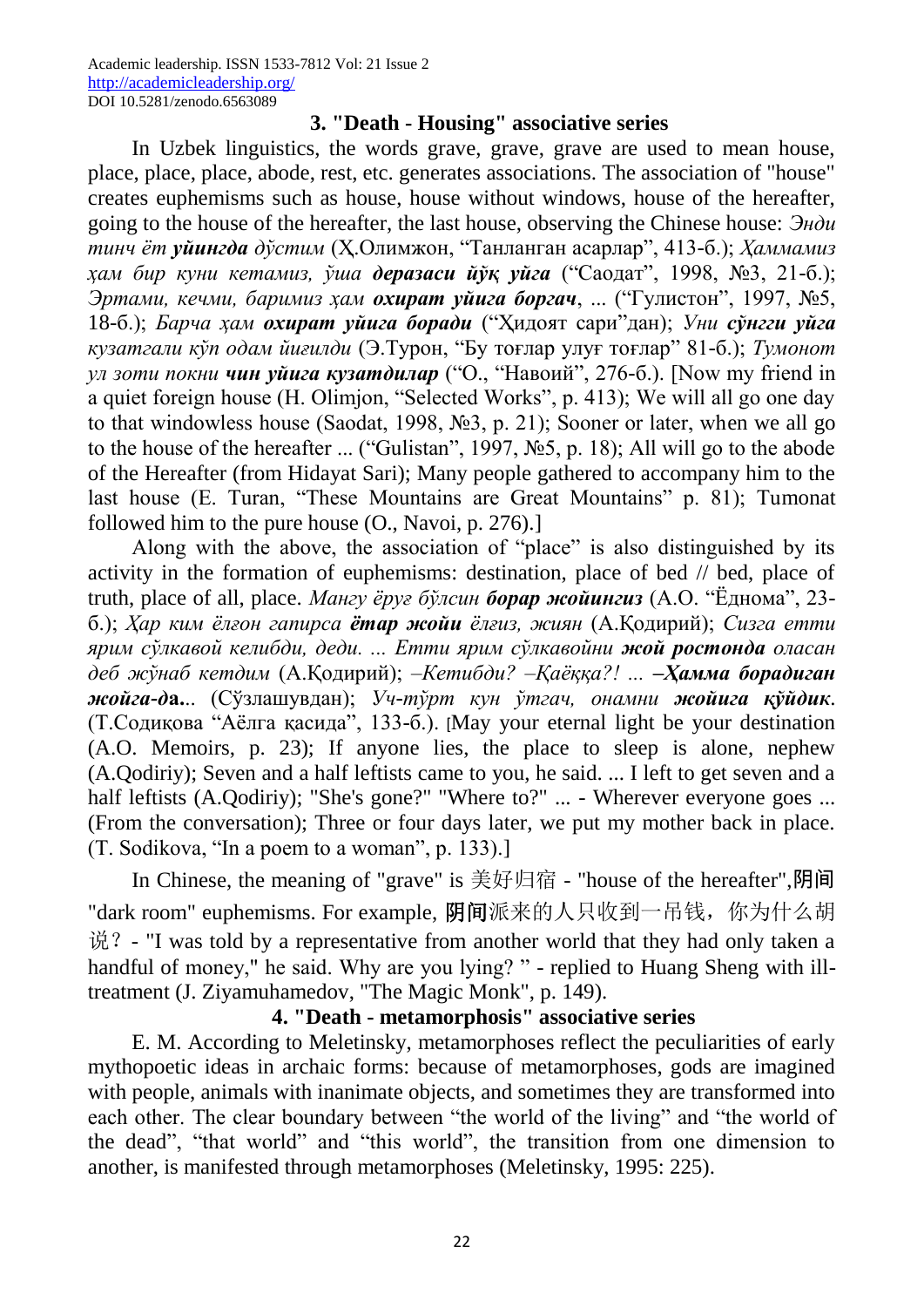According to the beliefs of the ancient Chinese, if the source of eternal life is found, the creature can take on the form of a human being or, conversely, take on the form of a human being and develop a magical nature and live forever:

只见一个牙齿又尖又长的恶鬼,正把一张人皮铺在床上,拿着画笔在上面 描画。花了一阵,把画笔扔在一边,拿起画好的人皮,好像穿衣服一样披在身

上,马上就变成了那美丽的少女。- *Then he saw a creature with sharp and long teeth. In bed, a man's skin was spread out. As the creature grabbed the brush, he drew on it with his whole body. When he had finished drawing, he tossed the brush to one side. The beautifully drawn man took his skin in his hands and put it on as if he were wearing a robe. Immediately, the creature became the same young girl (J. Ziyamuhamedov, "Mask", p. 170).*

It is also common in myths that a person turns into a butterfly or a bird after death. Consequently, in the legend of Lian Shanbo and Zhu Intai, Intai, the daughter of a rich man named Zhu Jiachjen during the Eastern Jin Dynasty, meets a teenager named Lian Shanbo on her way to school. The young men fall in love with each other, but the girl's family resists their marriage. As a result, young people perish and become inseparable butterflies (Yuan Ke, 1965).

Various euphemistic metamorphoses related to the transformation of the human soul into different birds can also be observed:

到了家里,他又病了,不吃不喝,睡梦中还常喊阿宝的名字。恨不得自 己的魂能再到阿宝家去。

一天孙子楚家的一只鹦鹉,忽然死了,小孩们拿着玩儿,孙子楚看见,心 里想:要能变成一只鹦鹉,不一下子就飞到阿宝身边了吗?想着想着,他竟真 的变成鹦鹉,不一会儿,就飞到阿宝屋里 — When he returned home, he fell ill again and fell asleep. In his dream, he always mentioned A Bao's name. He dreamed that his soul would go to A Bao's house again. One day, a parrot in Sun Zichu's house died suddenly. The children were playing with the dead bird. Sun Zichu sees this inside:

"If I became a bird, I would immediately fly to A Bao," he thought. At that moment, he suddenly turned into a parrot and flew to A Bao's house (Ziyamuhamedov, 2016, pp. 189-190).

In the Uzbek language, too, there are euphemistic metamorphoses, such as the parrot of the soul ... flying, the parrot of the soul ... to fly, the bird of the spirit ... to fly. *Ровий айтадирким, Қирқ кунгача қирқ минг мулло оят ўқуса ҳам, ... руҳ тўтиси учмоқ (жаннат) шакаристонига учти* ("Темурнома", 106-б.); *... андак вақтдан сўнг руҳ тўтиси тан қафасидан учмоқ боғчаларига тайрон қилди* ("Темурнома", 327- б.); *Руҳий қуши тан қафасидан учмоқ (жаннат) йиғочлари*   $\delta$ уто*гига* тайрон қилди ("Темурнома", 331-б.)<sup>2</sup>. [The narrator says that even

**.** 

<sup>&</sup>lt;sup>2</sup>Omonturdiev A. A short euphemistic dictionary of the Uzbek language. -Tashkent: Fan, 2006. -B. 112.